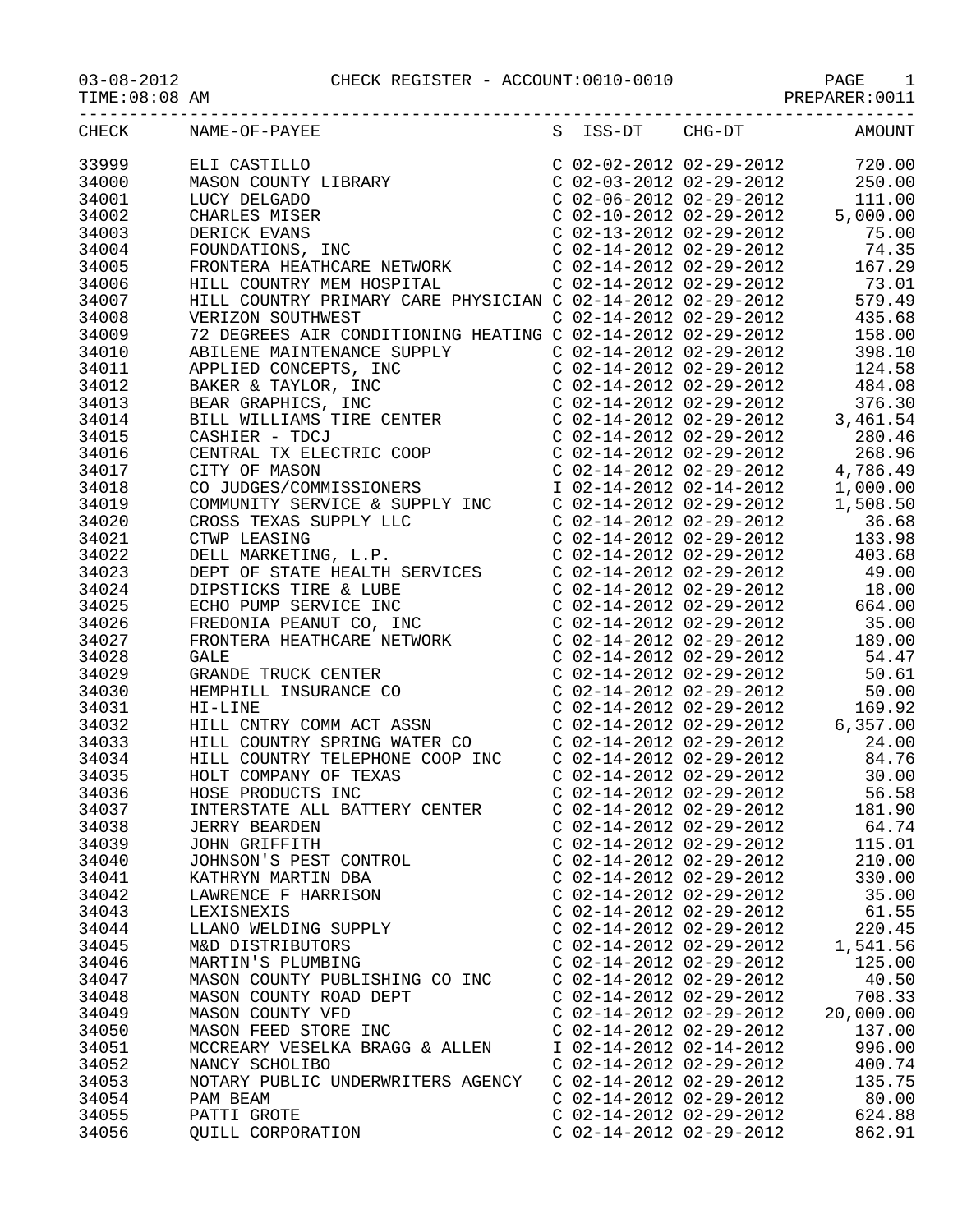03-08-2012 CHECK REGISTER - ACCOUNT:0010-0010 PAGE 2

|       | CHECK NAME-OF-PAYEE                                        |                           | S ISS-DT CHG-DT AMOUNT |
|-------|------------------------------------------------------------|---------------------------|------------------------|
| 34057 |                                                            |                           |                        |
| 34058 |                                                            |                           |                        |
| 34059 |                                                            |                           |                        |
| 34060 |                                                            |                           |                        |
| 34061 |                                                            |                           |                        |
| 34062 |                                                            |                           |                        |
| 34063 |                                                            |                           |                        |
|       |                                                            |                           |                        |
| 34064 |                                                            |                           |                        |
| 34065 |                                                            |                           |                        |
| 34066 |                                                            |                           |                        |
| 34067 |                                                            |                           |                        |
| 34068 |                                                            |                           |                        |
| 34069 |                                                            |                           |                        |
| 34070 |                                                            |                           |                        |
| 34071 |                                                            |                           |                        |
| 34072 |                                                            |                           |                        |
| 34073 |                                                            |                           |                        |
| 34074 |                                                            |                           |                        |
| 34075 |                                                            |                           |                        |
| 34076 |                                                            |                           |                        |
| 34077 |                                                            |                           |                        |
| 34078 |                                                            |                           |                        |
| 34079 |                                                            |                           |                        |
|       |                                                            |                           |                        |
| 34080 |                                                            |                           |                        |
| 34081 |                                                            |                           |                        |
| 34082 |                                                            |                           |                        |
| 34083 |                                                            |                           |                        |
| 34084 |                                                            |                           |                        |
| 34085 |                                                            |                           |                        |
| 34086 |                                                            |                           |                        |
| 34087 |                                                            |                           |                        |
| 34088 |                                                            |                           |                        |
| 34089 |                                                            |                           |                        |
| 34090 |                                                            |                           |                        |
| 34091 |                                                            |                           |                        |
| 34092 |                                                            |                           |                        |
| 34093 |                                                            |                           |                        |
| 34094 |                                                            |                           |                        |
| 34095 | AVFUEL CORPORATION                                         | I 02-27-2012 02-27-2012   | 4,533.44               |
| 34096 | BAKER & TAYLOR, INC                                        | I 02-27-2012 02-27-2012   | 430.12                 |
| 34097 | BLUEBONNET CASA                                            | I 02-27-2012 02-27-2012   | 102.00                 |
|       |                                                            |                           |                        |
| 34098 | CAPITAL ONE BANK (USA) N.A.                                | I 02-27-2012 02-27-2012   | 1,591.42               |
| 34099 | CENTURYLINK QCC                                            | I 02-27-2012 02-27-2012   | 87.24                  |
| 34100 | COMANCHE COUNTY SHERIFF'S OFFICE                           | I 02-27-2012 02-27-2012   | 222.63                 |
| 34101 | COUNTY TREASURERS'                                         | I 02-27-2012 02-27-2012   | 20.00                  |
| 34102 | CTWP LEASING                                               | I 02-27-2012 02-27-2012   | 101.54                 |
| 34103 | DAVID C HOLT                                               | I 02-27-2012 02-27-2012   | 30.00                  |
| 34104 | GEISTWEIDT & WHITWORTH, P.C.                               | I 02-27-2012 02-27-2012   | 1,108.33               |
| 34105 | HI-LINE                                                    | I 02-27-2012 02-27-2012   | 25.48                  |
| 34106 | HIGHSMITH                                                  | I 02-27-2012 02-27-2012   | 65.00                  |
| 34107 | KIMBLE COUNTY                                              | I 02-27-2012 02-27-2012   | 1,353.69               |
| 34108 | LAIRD PALMER                                               | I 02-27-2012 02-27-2012   | 245.00                 |
| 34109 | LEXIS NEXIS                                                | I 02-27-2012 02-27-2012   | 105.00                 |
| 34110 | LOWE'S PAY AND SAVE INC                                    | I 02-27-2012 02-27-2012   | 1,039.59               |
| 34111 | LUCIO MORA                                                 | $C$ 02-27-2012 02-29-2012 | 1,174.08               |
| 34112 | MARY SCHOLIBO                                              | I 02-27-2012 02-27-2012   | 160.00                 |
|       |                                                            |                           |                        |
| 34113 | MASON BUILDING SUPPLY & RENTAL INC I 02-27-2012 02-27-2012 |                           | 53.74                  |

34114 MASON COUNTY CHILD WELFARE BOARD I 02-27-2012 02-27-2012 102.00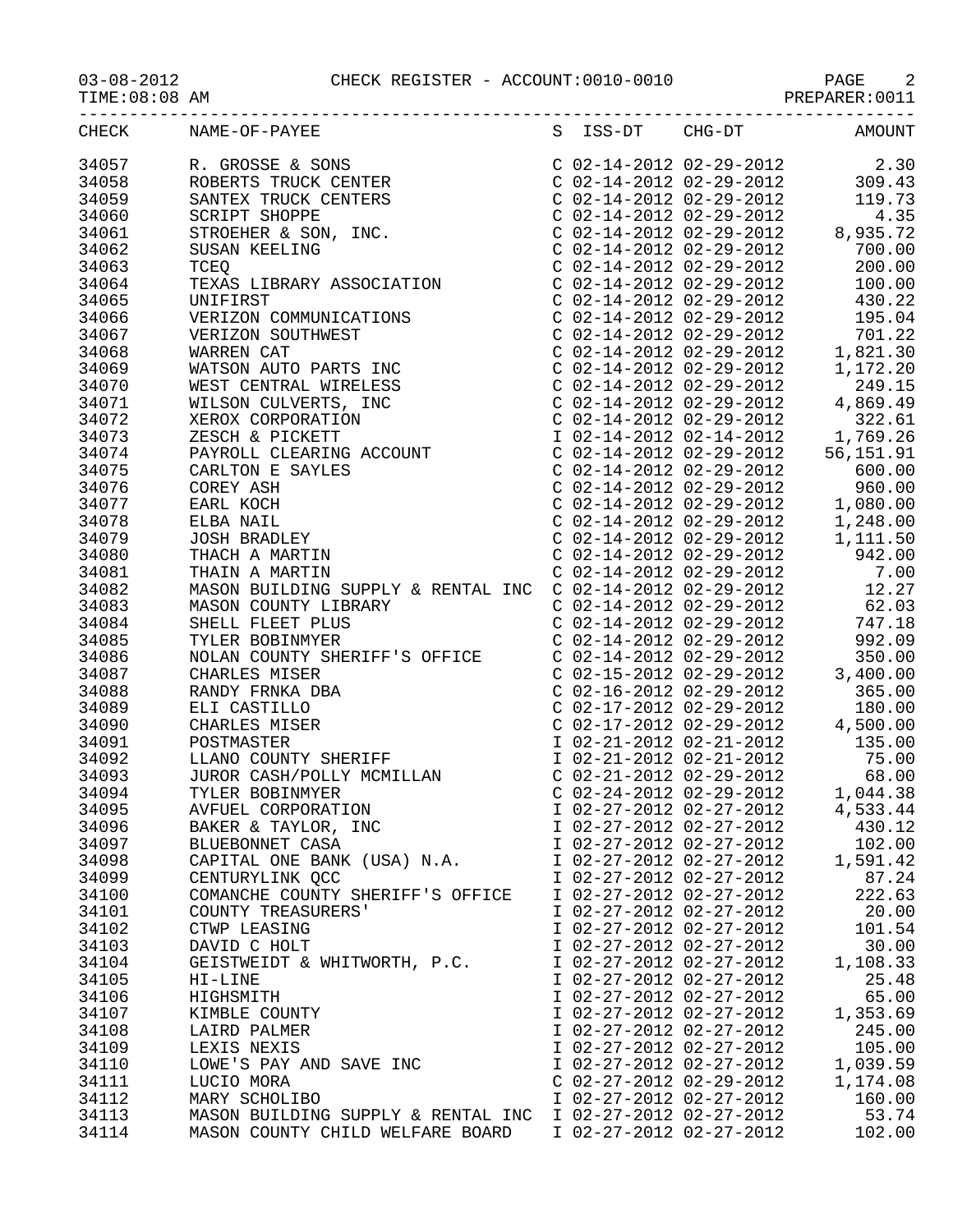| CHECK | NAME-OF-PAYEE                 | S | ISS-DT                    | CHG-DT | <b>AMOUNT</b> |
|-------|-------------------------------|---|---------------------------|--------|---------------|
| 34115 | MASON SENIOR NUTRITION CENTER |   | I 02-27-2012 02-27-2012   |        | 34.00         |
| 34116 | MASON SHORT STOP              |   | I 02-27-2012 02-27-2012   |        | 236.94        |
| 34117 | MCGEE COMPANY                 |   | I 02-27-2012 02-27-2012   |        | 142.15        |
| 34118 | NANCY SCHOLIBO                |   | I 02-27-2012 02-27-2012   |        | 129.92        |
| 34119 | NUWAY INC                     |   | I 02-27-2012 02-27-2012   |        | 65.00         |
| 34120 | PAM BEAM                      |   | I 02-27-2012 02-27-2012   |        | 20.00         |
| 34121 | PARTS PLUS                    |   | I 02-27-2012 02-27-2012   |        | 89.95         |
| 34122 | PRIMROSE OIL COMPANY INC      |   | I 02-27-2012 02-27-2012   |        | 609.90        |
| 34123 | OUILL CORPORATION             |   | I 02-27-2012 02-27-2012   |        | 242.82        |
| 34124 | SHAIN V. H. CHAPMAN           |   | I 02-27-2012 02-27-2012   |        | 135.00        |
| 34125 | TINA C YOUNG                  |   | I 02-27-2012 02-27-2012   |        | 490.77        |
| 34126 | TX AGRILIFE EXTENSION SERVICE |   | I 02-27-2012 02-27-2012   |        | 200.00        |
| 34127 | UNIFIRST                      |   | I 02-27-2012 02-27-2012   |        | 215.11        |
| 34128 | VERIZON SOUTHWEST             |   | I 02-27-2012 02-27-2012   |        | 223.14        |
| 34129 | WEST CENTRAL WIRELESS         |   | I 02-27-2012 02-27-2012   |        | 252.69        |
| 34130 | PAYROLL CLEARING ACCOUNT      |   | $C$ 02-28-2012 02-29-2012 |        | 84,208.48     |
| 34131 | TRAVIS COUNTY SHERIFF         |   | I 02-29-2012 02-29-2012   |        | 70.00         |
| 34132 | <b>JERRY BEARDEN</b>          |   | I 02-29-2012 02-29-2012   |        | 110.00        |